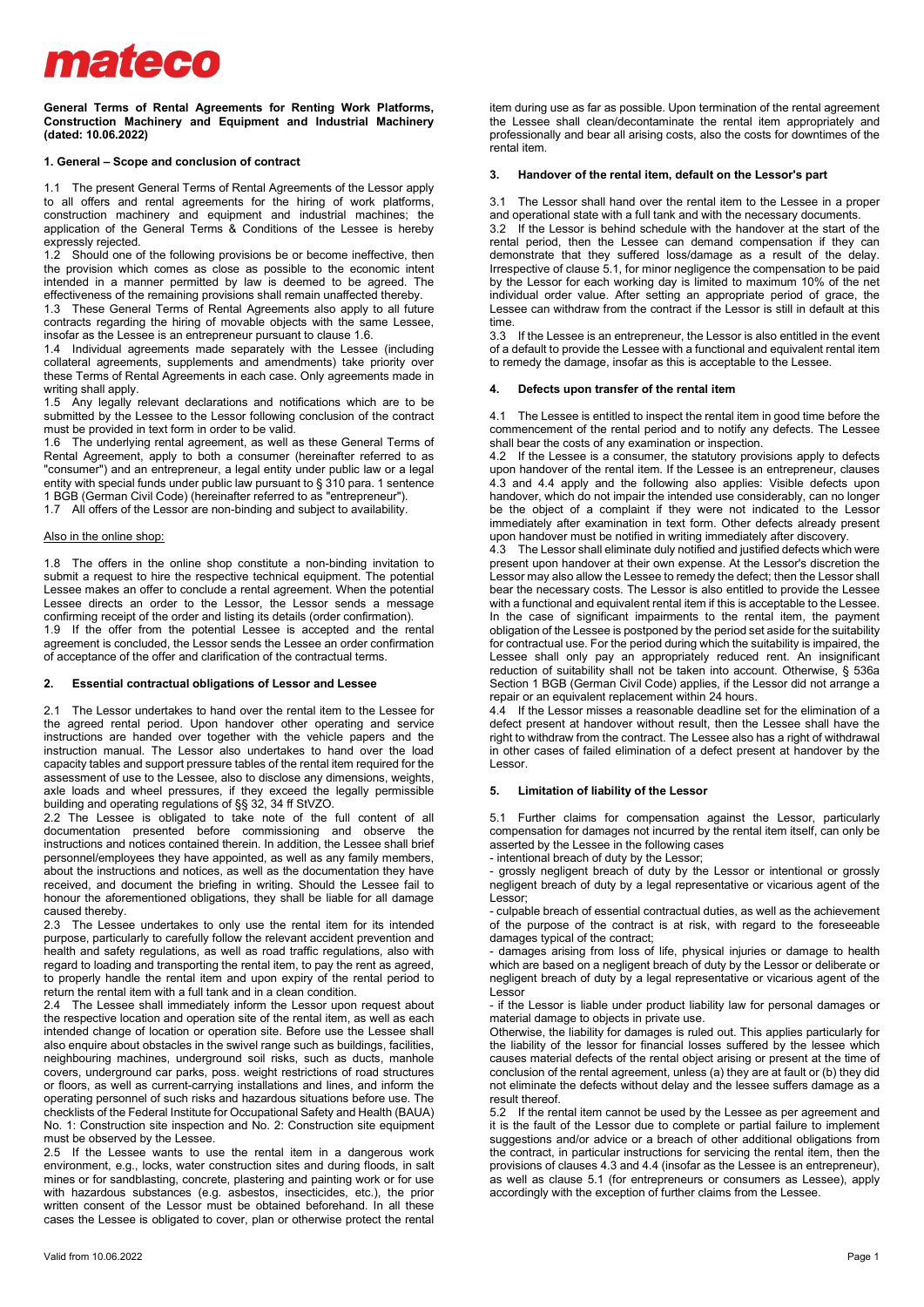# mateco

5.3 The strict guarantee liability of the lessor for initial defects i.a.w. § 536a Section 1 Alternative 1 of the BGB (German Civil Code) is excluded – unless it relates to injury to life, limb or health.

## **6. Rental price and payment, assignment as security for the rent due**

6.1 A daily working time of 8 hours underlies the calculation of the rent. Every hour started is charged. The billing is based on a five-day week (Monday to Friday). Work at weekends and on public holidays, overtime and additional shifts or shift operation must be notified to the Lessor; they are billed separately.

6.2 Unless otherwise agreed, all prices are exclusive of the statutory value added tax.

6.3 The Lessor is entitled to demand a reasonable advance payment of the rental price or security (deposit) from the Lessee at any time.

6.4 If the Lessee is an entrepreneur, the Lessee is only entitled to withhold payments or offset payments with counterclaims if their counterclaims are undisputed, legally binding or ready for decision in any proceeding pending at law.

6.5 If the Lessee is in default of the payment of an amount due longer than 14 calendar days after a written reminder, then the Lessor is entitled to collect or otherwise dispose of the rental item following notification without recourse to the courts at the expense of the Lessee, who must facilitate access to the rental item and removal. The claims to which the Lessor is entitled shall remain unaffected thereby; however, the amounts which the Lessor obtained within the agreed contractual period such as from another rental are offset after deducting the costs of the return and re-rental.

6.6 If the Lessee is an entrepreneur, the amounts due are received in a current account with regard to a current account for a reservation of title agreed between the contracting parties for deliveries.

6.7 The Lessor is entitled at any time to demand a reasonable non-interestbearing (if the Lessee is an entrepreneur) or interest-bearing (if the Lessee is a consumer) deposit as security.

6.8 The Lessee assigns their claims against their customer on whose behalf the rental item is used to the Lessor amounting to the agreed rental price less any deposit received. The Lessor accepts the assignment. If the value of the securities due to us exceed our receivables by more than 20%, then we are obligated at the request of the Lessee to release securities to the amount of the exceeding value at our discretion. We only disclose the assignment if payment is not received following a reminder or if we receive knowledge in another way of payment difficulties experienced by the Lessee. 6.9 If the Lessee falls behind with the payment of the preceding invoice, then all benefits and payment terms of other invoices are forfeited, no matter if these have already been received or are received at a later date. Such outstanding invoices must be settled immediately irrespective of a later due date recorded thereon.

## **7. Idle period or lay-up clause**

7.1 If activities at the place of work for which the equipment is hired are suspended due to circumstances for which neither the Lessee nor their customer is responsible (e.g. frost, flood, strike, civil unrest, war events, official orders or other unforeseeable events [epidemics or pandemics]) on at least 10 consecutive days, then this time is deemed to be an idle period or lay-up from the 11th calendar day.<br>7.2 The rental term agreed at a c

The rental term agreed at a certain time is extended by the idle period or lay-up. Apart from that, § 313 BGB (German Civil Code) applies.

7.3 The Lessee shall pay the agreed percentage of monthly rent agreed corresponding to the duration of the idle period or lay-up calculated according to a shift time of 8 hours per working day; unless otherwise agreed, the standard percentage of 75% applies; if the Lessee is a consumer, they are free to provide evidence that this rate was not incurred or not incurred to this extent.

7.4 The Lessee shall immediately inform the Lessor in writing of the cessation of activities and their resumption and shall prove the idle period or lay-up by means of documentation upon request.

## **8. Maintenance obligation of the Lessee**

## 8.1 The Lessee is obligated

a) to protect the rental item against overuse in any manner;

b) to perform the daily visual inspection and function check of the rental item according to the rules in the instruction manual and the relevant accident prevention regulations before commencement of machine use; To report any defects immediately to the Lessor and top up operating fluids (e.g. battery water, engine oil) with the corresponding resources or if necessary inform mateco Service.

c) to notify any necessary inspection and repair work in good time and have such work implemented by the Lessor. The Lessor shall bear the costs if the Lessee and their auxiliaries can demonstrate that they have shown every reasonable care.

8.2 The Lessor is entitled to survey the rental item at any time and, following prior agreement with the Lessee, examine it or have it examined by an authorised representative. The Lessee is obligated to facilitate the survey

for the Lessor or their authorised representative in every way. The Lessor shall bear the costs of the examination or inspection.

## **9. Liability of the Lessee for hiring with or without operating personnel**

9.1. For hiring without operating personnel (machine rental only), at the end of the rental period the Lessee shall be liable for the proper return of the rental item in an undamaged state in accordance with legal regulations. During the rental term only staff who comply with the relevant statutory health and safety regulations and the accident prevention regulations of professional associations and in particular are qualified to operate the work equipment in accordance with TRBS 1203-Part (e.g. DGUV principle 308- 008 Operators of lifting platforms, DGUV principle 308-003 Crane operator training and/or DGUV principle 308-009 Operators of telescopic machines) may be commissioned with the operation of the rental item. If necessary, the operators must also have a valid driving licence for driving on public roads. At the operation site the BetrSichV, particularly TRBS 2111-Part 1 for mobile work equipment and if necessary the building site regulation, must be observed.

9.2. For hiring of the rental item with operating personnel the obligations stated above in No. 9.1. with regard to provision of manpower apply to the Lessor. The Lessee may only employ the operating personnel of the Lessor within the framework of their scheduling and instruction authority solely for the operation of the rental item and not for other work. In the event of damage caused by the operating personnel, the Lessor is only liable if they did not properly select the operating personnel. Apart from that, the Lessee shall be liable in accordance with § 278 BGB (German Civil Code) according to the principles of the genuine temporary employment contract.

### **10. Termination of rental period and return of rental item**

10.1 The Lessee is obligated to duly notify the Lessor beforehand of the intended return of the rental item (notification of availability).

10.2 The rental period ends on the day on which the rental item with all parts required for its commissioning arrives at the storage location of the Lessor or another agreed destination in a proper and contractually agreed state, at the earliest however upon expiry of the agreed rental period; clause 6.5 sentence 2 applies accordingly.

10.3 The Lessee shall return or have ready for collection the rental item with a full tank and ensure it is clean and safe to operate; clause 8.1 lit. b) and c) apply accordingly.

10.4 The rental item must be returned on time during normal business hours (7:00 - 18.00) of the Lessor so that the Lessor is able to check the rental item on the same day. In the case of a return of work platforms outside business hours without an arrangement, the Lessee shall be liable for any damage arising in the period between return and beginning of the opening times even if the Lessee is not at fault.

#### **11. Breach of maintenance obligation**

11.1 If the rental item is returned in a condition which suggests that the Lessee has not met their intended maintenance obligation pursuant to clause 8, then the Lessee shall be obligated to pay contingency costs acc. to the list of construction equipment 2007 as compensation until such time as the maintenance work omitted in violation of the agreement has been completed. If the Lessee is a consumer this only applies if the breach of the maintenance obligation of the Lessee laid down in clause 8 was a culpable act. The Lessee reserves the right to furnish proof of the absence of damages or lower damages.

11.2 The scope of the defects and damages for which the Lessee is responsible must be notified to the Lessee and they must be given an opportunity to verify such defects or damages. The estimated costs of the repair work required to eliminate the defects and damages must be submitted to the Lessee by the Lessor where possible before the start of the repair work.

11.3 The proper return of the rental item is recognised by the Lessor if visible defects are not contested immediately upon timely return pursuant to clause 10.4 and otherwise in the case of other defects if they are not contested within 14 calendar days of arrival at the destination.

#### **12. Other duties of the Lessee**

12.1 The Lessee shall not transfer the rental item to a third party without the prior written consent of the Lessor or cede rights from this contract or confer any rights to the rental item. In the case of authorised re-rental of the rental item, the Lessee shall ensure that the rental device is only used in compliance with these rental terms.

12.2 If a third party asserts rights to the rental item through seizure, attachment or similar, then the Lessee is obligated to notify the Lessor immediately thereof in writing and beforehand verbally and to inform the third party immediately thereof through verifiable notification in text form.

12.3 The Lessee shall adopt suitable measures to protect against theft and unauthorised use of the rental item by third parties.